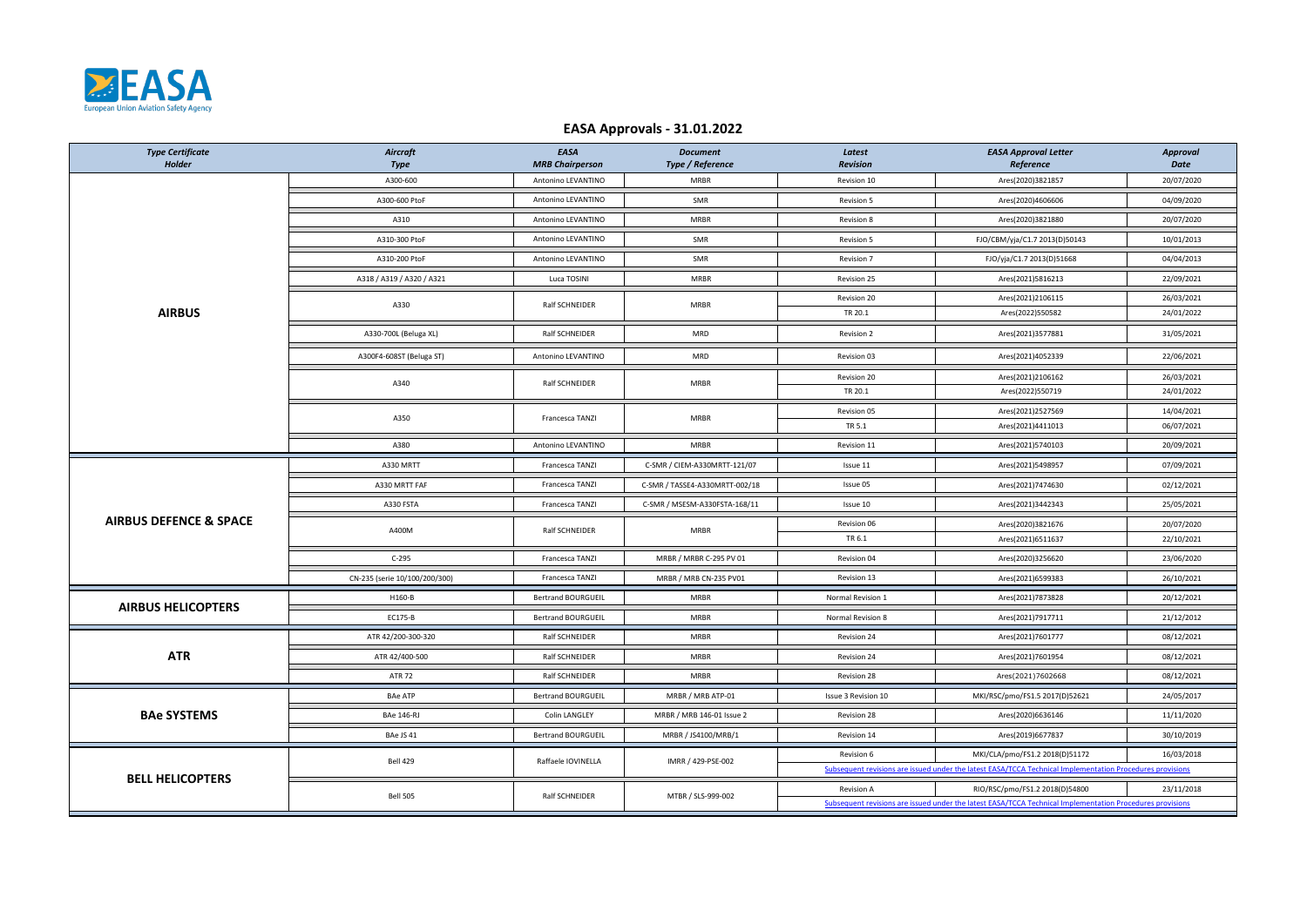

| <b>Type Certificate</b><br>Holder | Aircraft<br><b>Type</b>        | EASA<br><b>MRB Chairperson</b> | <b>Document</b><br>Type / Reference      | Latest<br><b>Revision</b>                                                                            | <b>EASA Approval Letter</b><br>Reference                                                              | <b>Approval</b><br><b>Date</b> |
|-----------------------------------|--------------------------------|--------------------------------|------------------------------------------|------------------------------------------------------------------------------------------------------|-------------------------------------------------------------------------------------------------------|--------------------------------|
|                                   | 717                            | Antonino LEVANTINO             |                                          | Revision 10                                                                                          | MKI/ALEV/pmo/FS1.5 2015(D)55066                                                                       | 02/11/2015                     |
|                                   |                                |                                | MRBR / ME-MRB-717                        | Subsequent revisions are issued under latest EASA/FAA Technical Implementation Procedures provisions |                                                                                                       |                                |
|                                   |                                |                                |                                          | Revision Aug 2010                                                                                    | MZI/akl/C.3 2010(D)55558                                                                              | 23/11/2010                     |
|                                   | 727-100/200                    | Ralf SCHNEIDER                 | MRBR / D6-8766-MRBR                      |                                                                                                      | Subsequent revisions are issued under latest EASA/FAA Technical Implementation Procedures provisions. |                                |
|                                   | 737-200                        |                                | MRBR / D6-82980-MRBR                     | Revision Mar 2011                                                                                    | FJO/MZI/yja/C.3 2011(D)54587                                                                          | 21/09/2011                     |
|                                   |                                | Ralf SCHNEIDER                 |                                          |                                                                                                      | Subsequent revisions are issued under latest EASA/FAA Technical Implementation Procedures provisions. |                                |
|                                   | 737-300/400/500                | Ralf SCHNEIDER                 | MRBR / D6-82981-MRBR                     | Revision September 2016                                                                              | MKI/RSC/pmo/FS1.5 2016(D)54283                                                                        | 25/09/2016                     |
|                                   |                                |                                |                                          |                                                                                                      | Subsequent revisions are issued under latest EASA/FAA Technical Implementation Procedures provisions. |                                |
|                                   | 737-600/700/800/900/900ER (NG) | Luca TOSINI                    | MRBR / D626A001-MRBR                     | Revision February 2018                                                                               | RIO/LTO/pmo/FS1.2 2018(D)52530                                                                        | 12/06/2018                     |
|                                   |                                |                                |                                          |                                                                                                      | Subsequent revisions are issued under latest EASA/FAA Technical Implementation Procedures provisions. |                                |
|                                   |                                |                                |                                          | Revision January 2018                                                                                | RIO/LTO/pmo/FS1.5 2017(D)55783                                                                        | 28/11/2017                     |
|                                   | 737-7/8/8200/9/10 (MAX)        | Luca TOSINI                    | MRBR / D626A009                          |                                                                                                      | Subsequent revisions are issued under latest EASA/FAA Technical Implementation Procedures provisions. |                                |
|                                   |                                |                                |                                          | Original Release                                                                                     | FJO/akl/C.3 2007(D)55085                                                                              | 18/12/2007                     |
|                                   | 747-100/200/300/SP             | <b>Colin LANGLEY</b>           | MRBR / D6-36737-MRB                      | TR M-7300-09-106                                                                                     | MZI/npe/C.3 2010(D)50494                                                                              | 25/01/2010                     |
|                                   |                                |                                |                                          |                                                                                                      | Subsequent revisions are issued under latest EASA/FAA Technical Implementation Procedures provisions. |                                |
|                                   | 747-400                        | Colin LANGLEY                  | MRBR / D621U400-MRB                      | Revision November 2016                                                                               | MKI/CLA/yja/ FS.1.5 2017(D)50083                                                                      | 19/12/2016                     |
|                                   |                                |                                |                                          |                                                                                                      | Subsequent revisions are issued under latest EASA/FAA Technical Implementation Procedures provisions  |                                |
|                                   | 747-8 / 747-8F                 | Colin LANGLEY                  |                                          | Revision September 2016                                                                              | MKI/CLA/hag/ FS1.5 2016(D)56324                                                                       | 28/11/2016                     |
|                                   |                                |                                | MRBR / D011U721-01                       |                                                                                                      | Subsequent revisions are issued under latest EASA/FAA Technical Implementation Procedures provisions. |                                |
| <b>BOEING</b>                     | 757                            | Antonino LEVANTINO             | MRBR / D622N001-MRBR                     | Revision January 2018                                                                                | RIO/ALEV/pmo/FS.1.5 2017 (D) 56101                                                                    | 19/12/2017                     |
|                                   |                                |                                |                                          |                                                                                                      | Subsequent revisions are issued under latest EASA/FAA Technical Implementation Procedures provisions  |                                |
|                                   | 767                            | Antonino LEVANTINO             | MRBR / D622T001-MRBR                     | Revision December 2017                                                                               | RIO/ALEV/pmo/FS.1.5 2017 (D) 55324                                                                    | 08/11/2017                     |
|                                   |                                |                                |                                          |                                                                                                      | Subsequent revisions are issued under latest EASA/FAA Technical Implementation Procedures provisions. |                                |
|                                   | 777                            | Antonino LEVANTINO             | MRBR / D622W001-MRBR                     | Revision November 2016                                                                               | MKI/ALEV/pmo/FS.1.5 2017 (D) 51004                                                                    | 24/03/2017                     |
|                                   |                                |                                |                                          |                                                                                                      | Subsequent revisions are issued under latest EASA/FAA Technical Implementation Procedures provisions. |                                |
|                                   | 787                            |                                |                                          | Revision July 2017                                                                                   | RER/ALEV/pmo/FS.1.5 2017 (D) 53344                                                                    | 10/07/2017                     |
|                                   |                                |                                | Antonino LEVANTINO<br>MRBR / D011Z009-02 |                                                                                                      | Subsequent revisions are issued under latest EASA/FAA Technical Implementation Procedures provisions. |                                |
|                                   | DC8                            | Antonino LEVANTINO             | MRBR / ME-MRB-8                          | Revision 4                                                                                           | FJO/MZI/yja/C1.7 2012(D)51000                                                                         | 29/02/2012                     |
|                                   |                                |                                |                                          |                                                                                                      | Subsequent revisions are issued under latest EASA/FAA Technical Implementation Procedures provisions. |                                |
|                                   |                                | Antonino LEVANTINO             |                                          | Revision 10                                                                                          | MKI/ALEV/pmo/FS1.5 2015(D)55575                                                                       | 25/11/2015                     |
|                                   | DC <sub>9</sub>                |                                | MRBR / ME-MRB-9                          | Subsequent revisions are issued under latest EASA/FAA Technical Implementation Procedures provisions |                                                                                                       |                                |
|                                   | <b>DC10</b>                    | Antonino LEVANTINO             | MRBR / ME-MRB-10-MSG-3                   | Revision 10                                                                                          | MKI/ALEV/yja/FS.1.5 2015(D)54986                                                                      | 10/09/2015                     |
|                                   |                                |                                |                                          |                                                                                                      | Subsequent revisions are issued under latest EASA/FAA Technical Implementation Procedures provisions. |                                |
|                                   | MD 80                          |                                | MRBR / ME-MRB-80                         | Revision 10                                                                                          | MKI/ALEV/pmo/FS1.5 2015(D)55577                                                                       | 25/11/2015                     |
|                                   |                                | Antonino LEVANTINO             |                                          |                                                                                                      | Subsequent revisions are issued under latest EASA/FAA Technical Implementation Procedures provisions. |                                |
|                                   | MD 90<br>Antonino LEVANTINO    |                                | MRBR / ME-MRB-90                         | Revision 11                                                                                          | MKI/ALEV/kdo/FS.1.5 2015(D)54450                                                                      | 30/09/2015                     |
|                                   |                                |                                |                                          |                                                                                                      | Subsequent revisions are issued under latest EASA/FAA Technical Implementation Procedures provisions. |                                |
|                                   |                                |                                |                                          | Revision 14                                                                                          | MKI/ALEV/kdo/FS.1.5 2015(D)54347                                                                      | 28/09/2015                     |
|                                   | MD11                           | Antonino LEVANTINO             | MRBR / ME-MRB-11                         |                                                                                                      | Subsequent revisions are issued under latest EASA/FAA Technical Implementation Procedures provisions. |                                |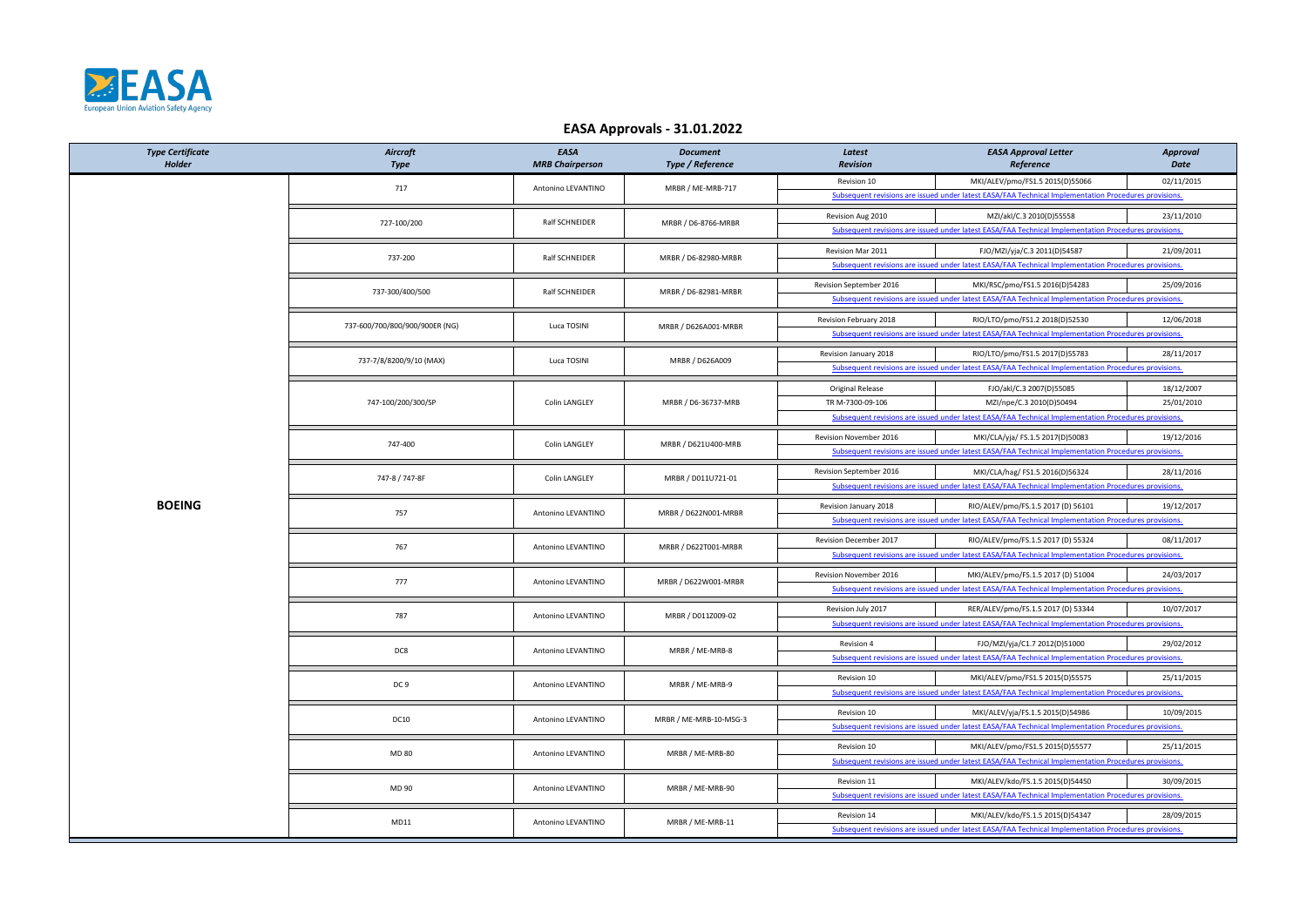

| <b>Type Certificate</b><br>Holder | Aircraft<br><b>Type</b>                                                                                     | EASA<br><b>MRB Chairperson</b> | <b>Document</b><br>Type / Reference | Latest<br><b>Revision</b>                                                                                 | <b>EASA Approval Letter</b><br>Reference                                                                  | <b>Approval</b><br>Date  |
|-----------------------------------|-------------------------------------------------------------------------------------------------------------|--------------------------------|-------------------------------------|-----------------------------------------------------------------------------------------------------------|-----------------------------------------------------------------------------------------------------------|--------------------------|
|                                   |                                                                                                             |                                |                                     | <b>Revision H</b>                                                                                         | MKI/rsc/eam/FS1.5 2015(D)51969                                                                            | 04/05/2015               |
|                                   | BD-100-1A10 (Challenger 300 / 350)                                                                          | Ralf SCHNEIDER                 | MRBR / BD-100 TLMC Part 3           | TR-5-3-58 & TR-5-3-59                                                                                     | MKI/RSC/pmo/FS1.5 2016(0)50346                                                                            | 21/01/2016               |
|                                   |                                                                                                             |                                |                                     |                                                                                                           | Subsequent revisions are issued under the latest EASA/TCCA Technical Implementation Procedures provisions |                          |
|                                   |                                                                                                             |                                |                                     | Issue 006                                                                                                 | Ares(2019)2463125                                                                                         | 12/04/2019               |
|                                   | BD500-1A10 / BD500-1A11 (C-Series CS100 - CS300 / A220)                                                     | Antonino LEVANTINO             | MRBR / BD500-3AB48-11400-01         |                                                                                                           | Subsequent revisions are issued under the latest EASA/TCCA Technical Implementation Procedures provisions |                          |
|                                   |                                                                                                             | Ralf SCHNEIDER                 | MRBR / TLMC Part 3                  | Revision T                                                                                                | MKI/RSC/pmo/FS1.5 2016(D)52292                                                                            | 04/05/2016               |
|                                   | BD700-1A10 & BD700-1A11 (Global)                                                                            |                                |                                     |                                                                                                           | Subsequent revisions are issued under the latest EASA/TCCA Technical Implementation Procedures provisions |                          |
|                                   | BD700-2A12 (Global 7500)                                                                                    | Frédéric GASZTOWTT             | MRBR / BD700-3AB48-11400-02         | Revision 02                                                                                               | RIO/FGA/pmo/FS1.2 2018(D)54601                                                                            | 12/11/2018               |
|                                   |                                                                                                             |                                |                                     |                                                                                                           | Subsequent revisions are issued under the latest EASA/TCCA Technical Implementation Procedures provisions |                          |
|                                   | CL-600-2B16 (Challenger 604)                                                                                | Ralf SCHNEIDER                 |                                     | <b>Revision S</b>                                                                                         | RIO/RSC/pmo/FS1.2 2018(0)54249                                                                            | 24/10/2018               |
|                                   |                                                                                                             |                                | MRBR / CL-604 TLMC Part 3           |                                                                                                           | Subsequent revisions are issued under the latest EASA/TCCA Technical Implementation Procedures provisions |                          |
|                                   | CL-600-2B16 (Challenger 605)                                                                                | Ralf SCHNEIDER                 | MRBR / CL-605 TLMC Part 3           | Revision I                                                                                                | RIO/RSC/pmo/FS1.2 2018(0)54250                                                                            | 24/10/2018               |
|                                   |                                                                                                             |                                |                                     |                                                                                                           | Subsequent revisions are issued under the latest EASA/TCCA Technical Implementation Procedures provisions |                          |
| <b>BOMBARDIER</b>                 | CL-600-2B16 (Challenger 650)                                                                                | Ralf SCHNEIDER                 | MRBR / CL-650 TLMC Part 3           | Revision B                                                                                                | RIO/RSC/pmo/FS1.2 2018(0)54251                                                                            | 24/10/2018               |
|                                   |                                                                                                             |                                |                                     |                                                                                                           | Subsequent revisions are issued under the latest EASA/TCCA Technical Implementation Procedures provisions |                          |
|                                   | CL-600-2B 19 (CRJ100 / 200 / 440)                                                                           | Francesca TANZI                | MRBR / CSP A-053 Part 1             | Revision 23                                                                                               | Ares(2019)3999507                                                                                         | 13/06/2019               |
|                                   |                                                                                                             |                                |                                     |                                                                                                           | Subsequent revisions are issued under the latest EASA/TCCA Technical Implementation Procedures provisions |                          |
|                                   | CL-600-2C10 (CRJ 700,701 & 702) / CL-600-2D24 (CRJ 900) / CL-600-<br>2D15 (CRJ 705) / CL-600-2E25 (CRJ1000) | Francesca TANZI                | MRBR / CSP-B-053                    | Revision 19                                                                                               | Ares(2019)3999515                                                                                         | 13/06/2019               |
|                                   |                                                                                                             |                                |                                     | Subsequent revisions are issued under the latest EASA/TCCA Technical Implementation Procedures provisions |                                                                                                           |                          |
|                                   | DHC-8-100 (Dash 8-100)                                                                                      | Francesca TANZI                | MRBR / PSM 1-8-7 part 1             | Revision 30                                                                                               | RIO/FTA/pmo/FS1.5 2018(D)51143                                                                            | 15/03/2018               |
|                                   |                                                                                                             |                                |                                     |                                                                                                           | Subsequent revisions are issued under the latest EASA/TCCA Technical Implementation Procedures provisions |                          |
|                                   | DHC-8-200 (Dash 8-200)                                                                                      | Francesca TANZI                | MRBR / PSM 1-82-7 part 1            | Revision 21                                                                                               | RIO/FTA/pmo/FS1.5 2018(D)51144                                                                            | 15/03/2018               |
|                                   |                                                                                                             |                                |                                     |                                                                                                           | Subsequent revisions are issued under the latest EASA/TCCA Technical Implementation Procedures provisions |                          |
|                                   | DHC-8-300 (Dash 8-300)                                                                                      | Francesca TANZI                | MRBR / PSM 1-83-7 part 1            | Revision 30                                                                                               | RIO/FTA/pmo/FS1.5 2018(D)51145                                                                            | 15/03/2018               |
|                                   |                                                                                                             |                                |                                     |                                                                                                           | Subsequent revisions are issued under the latest EASA/TCCA Technical Implementation Procedures provisions |                          |
|                                   | DHC-8-400 (Q400)                                                                                            | Francesca TANZI                | MRBR / PSM 1-84-7 part 1            | Revision 15                                                                                               | Ref. Ares(2019)2646297                                                                                    | 18/04/2019               |
|                                   |                                                                                                             |                                |                                     |                                                                                                           | Subsequent revisions are issued under the latest EASA/TCCA Technical Implementation Procedures provisions |                          |
| <b>COMAC</b>                      | ARJ21-700                                                                                                   | Jeremie NEVEUX                 | <b>MRBR</b>                         | Original Issue                                                                                            | Project Finalized                                                                                         | 28/01/2015               |
|                                   | Dornier 328 (328-100)                                                                                       | Colin LANGLEY                  |                                     | Revision 12                                                                                               | Ares(2019)6488809                                                                                         | 15/10/2019               |
|                                   |                                                                                                             |                                | MRBR / TM-MRB-010693-ALL            | Temporary Revision No. MRB-161                                                                            | Ares(2020)5448158                                                                                         | 12/10/2020               |
|                                   |                                                                                                             |                                |                                     | Temporary Revision No. MRB-162                                                                            | Ares(2020)5448158                                                                                         | 12/10/2020               |
|                                   |                                                                                                             |                                |                                     | Temporary Revision No. MRB-163                                                                            | Ares(2020)5448158                                                                                         | 12/10/2020               |
|                                   |                                                                                                             |                                |                                     | Temporary Revision No. MRB-164<br>Temporary Revision No. MRB-165                                          | Ares(2020)5448158<br>Ares(2021)2960134                                                                    | 12/10/2020<br>28/04/2021 |
| <b>DEUTSCHE AIRCRAFT GmbH</b>     |                                                                                                             |                                |                                     | Temporary Revision No. MRB-166                                                                            | Ares(2021)6996344                                                                                         | 12/11/2021               |
| (328 SUPPORT SERVICE GmbH)        | Dornier 328Jet (328-300)                                                                                    |                                | MRBR / TM-MRB-010599-ALL            | Revision 9                                                                                                | Ares(2019)6488247                                                                                         |                          |
|                                   |                                                                                                             | Colin LANGLEY                  |                                     | Temporary Revision No. MRB-079                                                                            | Ares(2020)5448130                                                                                         | 15/10/2019<br>12/10/2020 |
|                                   |                                                                                                             |                                |                                     | Temporary Revision No. MRB-080                                                                            | Ares(2020)5448130                                                                                         | 12/10/2020               |
|                                   |                                                                                                             |                                |                                     | Temporary Revision No. MRB-081                                                                            | Ares(2021)2960191                                                                                         | 28/04/2021               |
|                                   |                                                                                                             |                                |                                     | Temporary Revision No. MRB-082                                                                            | Ares(2021)6996322                                                                                         | 12/11/2021               |
|                                   |                                                                                                             |                                |                                     |                                                                                                           |                                                                                                           |                          |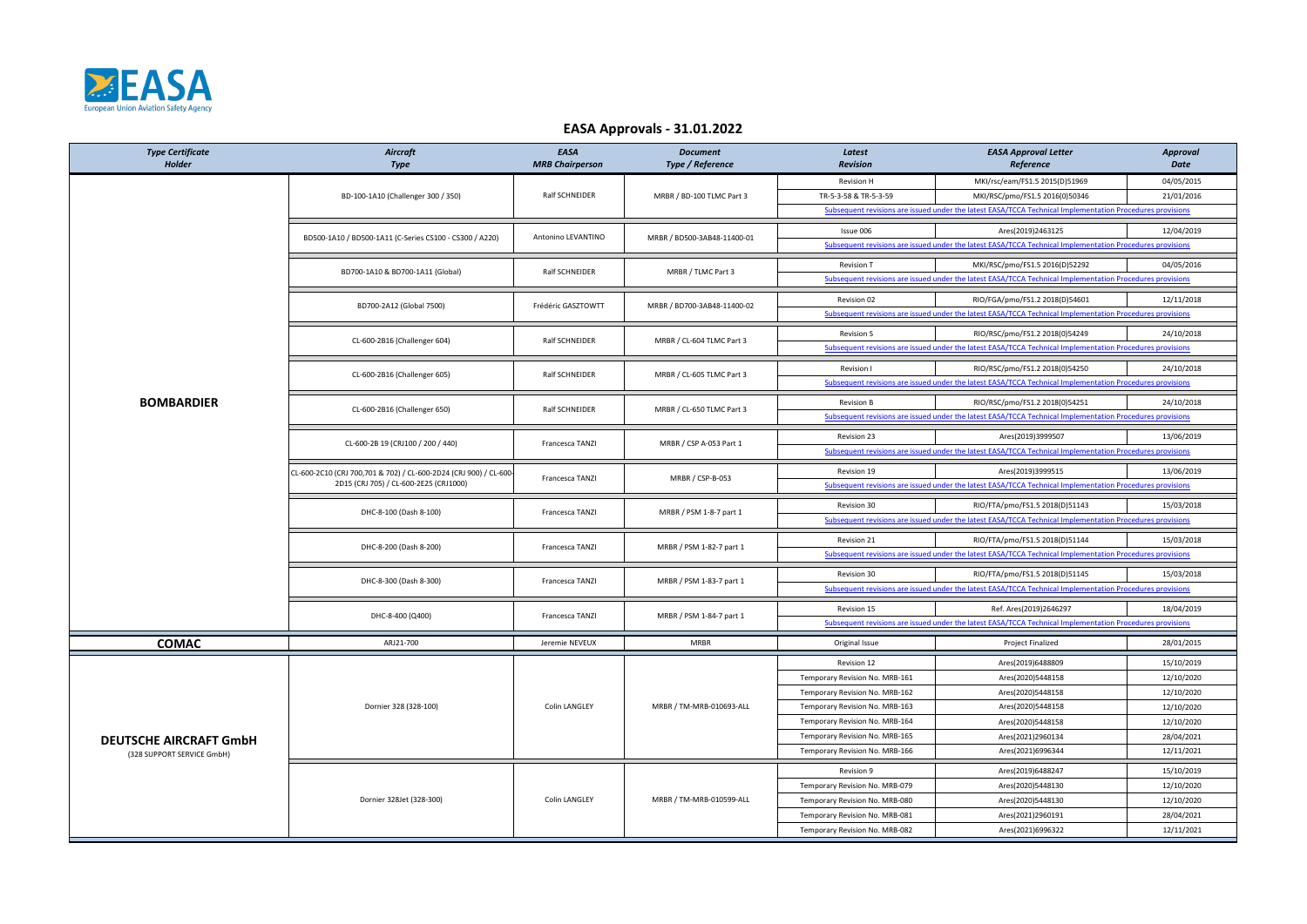

| <b>Type Certificate</b><br>Holder    | Aircraft<br><b>Type</b>                              | EASA<br><b>MRB Chairperson</b> | <b>Document</b><br>Type / Reference | Latest<br><b>Revision</b>                                                 | <b>EASA Approval Letter</b><br>Reference                              | <b>Approval</b><br><b>Date</b> |
|--------------------------------------|------------------------------------------------------|--------------------------------|-------------------------------------|---------------------------------------------------------------------------|-----------------------------------------------------------------------|--------------------------------|
| <b>ELBE FLUGZEUGWERKE (EFW)</b>      | A320/A321-200 P2F                                    | <b>Bertrand BOURGUEIL</b>      | SMR / A320/A321P2F-SMR-ENV          | Revision 03                                                               | Ares(2022)253296                                                      | 11/01/2022                     |
| (ST Engineering Aerospace Ltd.)      | A330-200 PtoF & A330-300 P2F                         | Bertrand BOURGUEIL             | SMR / A330P2F-SMR-ENV               | Revision 04                                                               | Ares(2020)1374283                                                     | 05/03/2020                     |
| <b>EMBRAER</b>                       | EMB-120                                              | Colin LANGLEY                  | MRBR / MRBR HI-200                  | Revision 32                                                               | Ares(2020)3429872                                                     | 26/06/2020                     |
|                                      | EMB-550 / EMB-545                                    | Colin LANGLEY                  | SMR / SMR 5613                      | Revision 5                                                                | Ares(2021)6793250                                                     | 03/11/2021                     |
|                                      |                                                      |                                |                                     | Revision 17                                                               | CLA/MKI/FS1.5 2016(D)53681                                            | 11/07/2016                     |
|                                      |                                                      |                                |                                     | TR 54-024 with TR TL 17-002                                               | MKI/CLA/sfr FS1.5 2016(D)55689                                        | 11/01/2017                     |
|                                      | F27-Mk050, Mk0502, Mk0604 (Fokker 50/60)             | Colin LANGLEY                  | <b>MRBR</b>                         | TR 61-005 and 61-006 with TR TL 17-003                                    | MKI/CLA/sfr FS1.5 2016(D)55689                                        | 14/06/2017                     |
|                                      |                                                      |                                |                                     | TR 27-009 with TR TL 17-004<br>TR 53-016 and 53-017 with TR TL 17-005     | Ares(2020)489203<br>Ares(2020)2440859                                 | 24/01/2020<br>05/05/2020       |
|                                      |                                                      |                                |                                     | TR 27-010 and 55-004 with TR TL 17-006                                    | Ares(2021)6750828                                                     | 28/10/2021                     |
| <b>FOKKER SERVICES B.V.</b>          |                                                      |                                |                                     | Revision 17                                                               | MKI/CLA/pmo/FS1.2 2018(D)52518                                        | 15/06/2018                     |
|                                      |                                                      |                                |                                     | TR 32-007 with TR TL 17-001                                               | Ares(2020)3096864                                                     | 08/06/2020                     |
|                                      | F28 MK 0070 (Fokker 70) and F28 MK 0100 (Fokker 100) | Colin LANGLEY                  | <b>MRBR</b>                         | TR 32-008 with TR TL 17-002                                               | Ares(2020)5369864                                                     | 09/10/2020                     |
|                                      |                                                      |                                |                                     | TR 25-002, 34-004, 52-001, 52-002, 53-023<br>and 72-002 with TR TL 17-003 | Ares(2021)6649815                                                     | 28/10/2021                     |
|                                      |                                                      |                                |                                     | Revision 10                                                               | MKI/FTA/pmo/FS1.5 2016(D)55485                                        | 21/10/2016                     |
|                                      | GV-SP (G500/G550)                                    | Francesca TANZI                | <b>MRBR</b>                         | Subsequent revisions are approved under latest EU/USA TIP provisions.     |                                                                       |                                |
|                                      |                                                      |                                | <b>MRBR</b>                         | Revision 14                                                               | MKI/FTA/pmo/FS1.5 2016(D)55484                                        | 21/10/2016                     |
|                                      | GV                                                   | Francesca TANZI                |                                     |                                                                           | Subsequent revisions are approved under latest EU/USA TIP provisions. |                                |
|                                      | GIV / G300 / G400                                    | Francesca TANZI                | <b>MRBR</b>                         | Revision 12                                                               | RIO/FTA/hag/FS1.5 2017(D)55165                                        | 24/10/2017                     |
|                                      |                                                      |                                |                                     |                                                                           | Subsequent revisions are approved under latest EU/USA TIP provisions. |                                |
| <b>GULFSTREAM AEROSPACE</b>          | GIV-X (G350 / G450)                                  | Francesca TANZI                | <b>MRBR</b>                         | Revision 09                                                               | MKI/FTA/pmo/FS1.5 2016(D)55483                                        | 21/10/2016                     |
| <b>CORPORATION (GAC)</b>             |                                                      |                                |                                     |                                                                           | Subsequent revisions are approved under latest EU/USA TIP provisions. |                                |
|                                      | GVI (G650 / G650ER)                                  | Luca TOSINI                    | <b>MRBR</b>                         | Revision 4                                                                | MKI/LTO/pmo/FS1.5 2016(D)55156                                        | 12/10/2016                     |
|                                      |                                                      |                                |                                     |                                                                           | Subsequent revisions are approved under latest EU/USA TIP provisions. |                                |
|                                      | GVII-G500_GVII-G600                                  | Francesca TANZI                | <b>MRBR</b>                         | Revision 2                                                                | RIO/FTA/pmo/FS1.5 2017(D)54830                                        | 06/10/2017                     |
|                                      |                                                      |                                |                                     |                                                                           | Subsequent revisions are approved under latest EU/USA TIP provisions. |                                |
|                                      |                                                      |                                | <b>MRBR</b>                         | <b>Original Revision</b>                                                  | Ares(2020)5663058                                                     | 22/10/2020                     |
|                                      | GVIII-G700                                           | Antonino LEVANTINO             |                                     |                                                                           | Subsequent revisions are approved under latest EU/USA TIP provisions  |                                |
|                                      | G150                                                 | <b>Bertrand BOURGUEIL</b>      | <b>MRBR</b>                         | Revision 13                                                               | Ares(2021)3475232                                                     | 27/05/2021                     |
| <b>GULFSTREAM AEROSPACE LIMITED</b>  | G200                                                 | Bertrand BOURGUEIL             | <b>MRBR</b>                         | Revision 12                                                               | Ares(2021)3538792                                                     | 27/05/2021                     |
| <b>PARTNERSHIP (GALP)</b>            | G280                                                 | <b>Bertrand BOURGUEIL</b>      | <b>MRBR</b>                         | Revision 9                                                                | Ares(2021)3538809                                                     | 27/05/2021                     |
| <b>IRKUT CORPORATION REGIONAL</b>    |                                                      |                                |                                     | Issue 7                                                                   | Ares(2019)5403268                                                     | 26/08/2019                     |
| <b>AIRCRAFT</b>                      | RRJ-95B                                              | Luca TOSINI                    | MRBR / M7.92.MRBR.000.000           | TR 00-014                                                                 | Ares(2020)499451                                                      | 27/01/2020                     |
| (SUKHOI CIVIL AIRCRAFT)              |                                                      |                                |                                     | TR 00-016                                                                 | Ares(2021)5541469                                                     | 07/09/2021                     |
|                                      | AW169                                                | Francesca TANZI                | MRBR / 169F0000M005                 | Issue O                                                                   | Ares(2022)479952                                                      | 20/01/2022                     |
| <b>LEONARDO S.p.A. - HELICOPTERS</b> | AW189                                                | Francesca TANZI                | MRBR / 189G0000M006                 | Issue Q                                                                   | Ares(2022)479995                                                      | 20/01/2022                     |
|                                      | <b>SAAB 2000</b>                                     | Colin LANGLEY                  | MRBR / 73LKS0035                    | Revision 15                                                               | Ares(2019)6404606                                                     | 01/10/2019                     |
| <b>SAAB</b>                          | SAAB 340                                             | Colin LANGLEY                  | MRBR / 72LKS3081                    | Revision 27                                                               | Ares(2019)7561462                                                     | 05/12/2019                     |